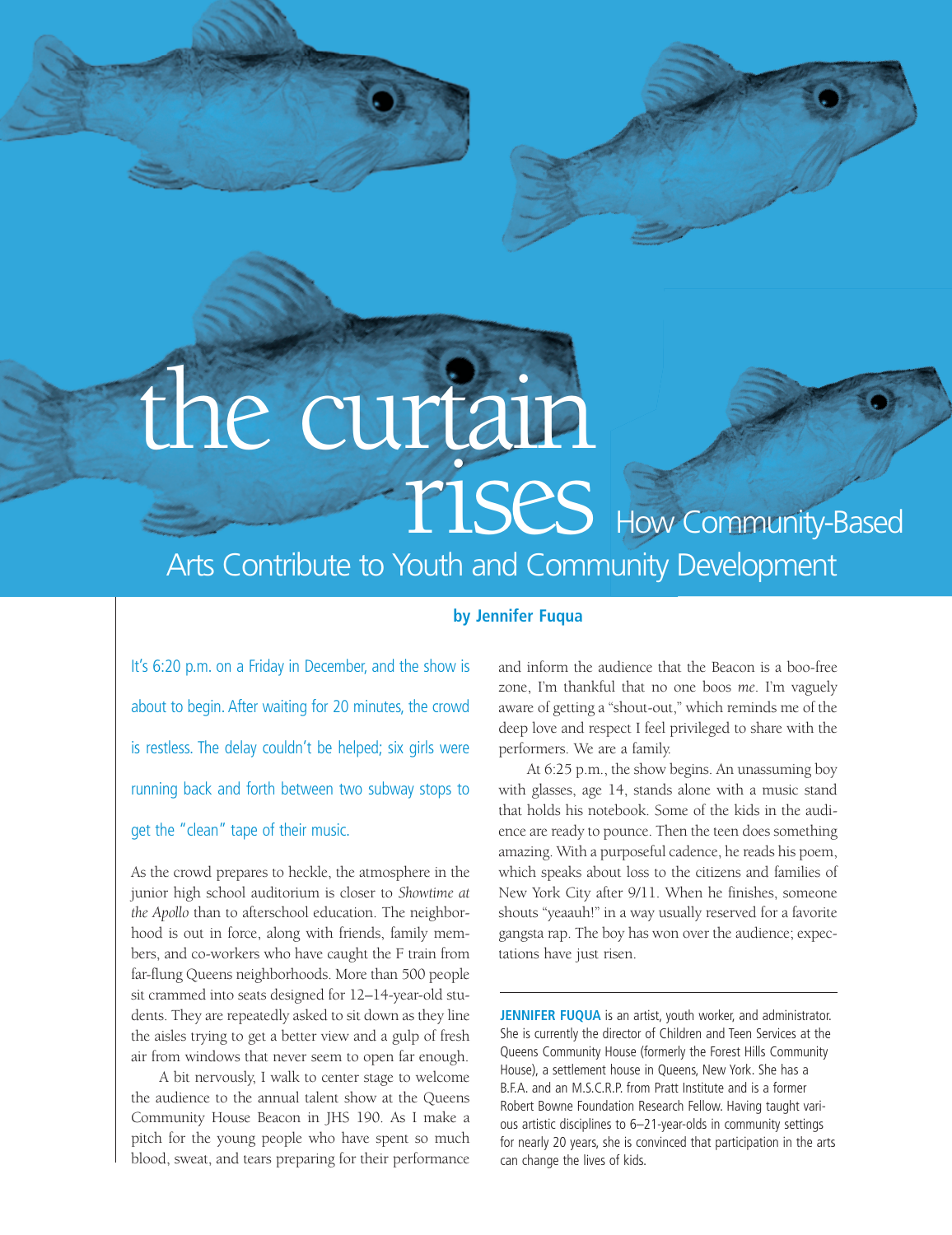In this talent show, the Beacon performers shared with their community a set of productions that took months to prepare. During that time, the young people received guidance from more experienced artists and had space and time to create their own process and experience. Different acts often practiced in close proximity, sometimes in structured activities but more often in informal open sessions. Two or three dance groups would stake out opposite corners of the gym, their dueling boom boxes blasting an escalating cacophony of noise. In the process, the performers developed their own language, overcame shyness, projected their voices, expressed their poetry, and moved together. Finally, they also moved their audience.

This story is not unique. In any community you can find people—often a lot of people—who value the arts and support the idea of providing a place where young people can share in creating artistic products. Community-based arts programs support positive youth development in city neighborhoods and in smaller towns across America. Some receive government support, some have foundation money, and others build an entrepreneurial base. When such programs do not get enough funding or cannot find an affordable space—or when standardized testing is valued as an end result—we miss opportunities to develop the hearts and minds of young people.

Research has found connections between typical models of community-based arts programs and authentic learning (Heath, 1999). Young artists in programs like the

Queens Community House Beacon form "communities of practice," informal groups united by what they do together and what matters to them. In such joint enterprises, where the members negotiate the processes and the products, mutual engagement over time builds a shared repertoire of knowledge and resources (Wenger, 1998). Communities of practice in the arts enable what Lave and Wenger (1991) have

called "situated learning," where co-participation and social engagement provide the context for learning. The situated learning within communities of practice encouraged by community-based arts programs supports positive youth development. Besides its intrinsic value, arts education also helps young people gain knowledge and skills that apply to fields outside of the arts. My own observations as a teaching artist and program director, some of which are described in this article, provide evidence that community-based arts programs are key to the futures of

young people, particularly alienated youth who struggle to find a place in public school systems.

#### **Youth Development and Learning through the Arts**

According to the Youth Development Institute (1998) at the Fund for the City of New York, a *youth development* program is designed to meet the human developmental needs of youth and to build a set of core assets and competencies needed to participate successfully in adolescent and adult life. Four typical models of extended learning that enable "authentic work experience," identified by Shirley Brice Heath (1999, p. 28) in her evaluation of 124 youth-based arts organizations, mirror the values of a youth development framework. These four models provide the basis for my examination of the value of arts-based programming for youth and community development.

In Heath's *marketing model,* young people research local resources and become entrepreneurs by selling in their neighborhoods the artistic products and services they develop. In the *tagging model,* young people not only develop their own creative skills but also assist others, particularly younger children, in developing their talents. The *positioning model* places youth in an apprenticeship or internship where they can observe and imitate teaching artists or youth workers. These experienced mentors can introduce the young people to cultural institutions and their workings. Finally, in the *line-up model,* young people

> continue their traditional education in high school or post-secondary institutions while also developing their artistic abilities either as a possible career or simply as a hobby.

> Community-based arts programs fit the youth development framework in many ways. Teaching artists, who often develop long-term relationships with the communitybased organizations that employ them, play a significant role in the

success of young people. Community arts programs create safe spaces in which youth can build constructive relationships with peers; small classes also give youth the chance to develop close interactive relationships with adults. As in Heath's four models, young people develop concrete job skills through hands-on learning, apprenticeships, and exposure to technology. Furthermore, these programs build on what youth value by incorporating their point of view in meaningful ways and encouraging voluntary participation and leadership.

In any community you can find people—often a lot of people—who value the arts and support the idea of providing a place where young people can share in creating artistic products.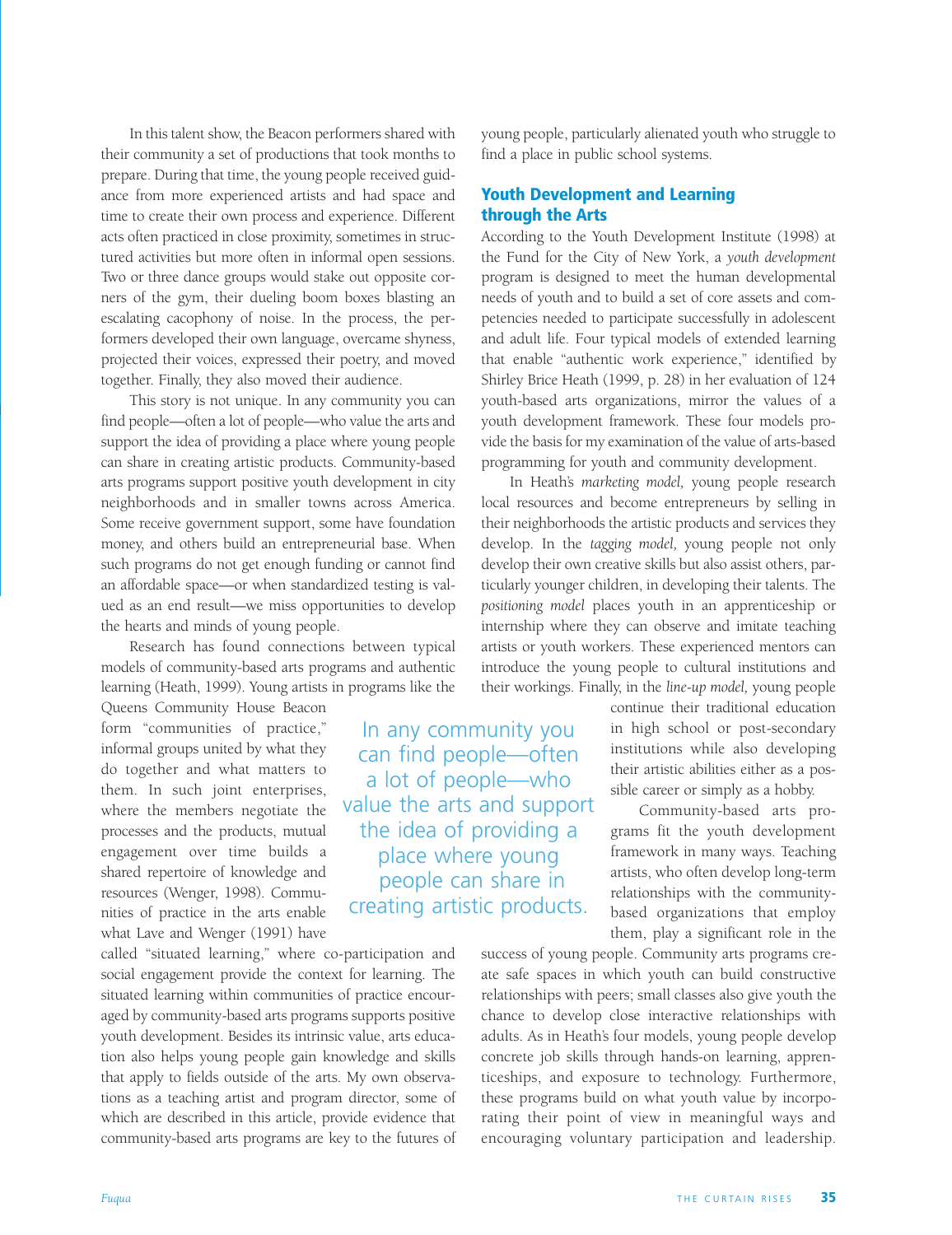Clear expectations and rewards are a part of regular, sustained programs in which children count and youth are valued community members.

The same qualities that aid in social development also make art education an excellent means through which to develop the skills needed for lifelong learning. Art activities develop persistence and attentiveness; curiosity, reflection, and interpretation; and imagination and invention. Arts activities often teach creative use of language and vocabulary, as well as impart cultural knowledge. As Weitz (1996) noted, art education develops self-awareness, empathy, and sensitivity; it also provides an outlet for the expression of emotions. "Creative art activity allows the adolescent to gain mastery over internal

and external landscapes by discovering mechanisms for structure and containment that arise from within, rather than being imposed from the outside. The artistic experience entails repetition of actions, thoughts or emotions, over which the adolescent gains increased tolerance or mastery" (Weitz, 1996, p. 9).

In an era when the importance of communication cannot be under-

estimated, the intrinsic qualities of arts education should be seen as essential to the development of any contributing member of society. *Gifts of the Muse*, a study commissioned by the Wallace Foundation (McCarthy, Ondaatje, Zakaras, & Brooks, 2004), describes how the intrinsic and instrumental benefits of the arts experience have both private and public value. For an individual young person, initial pleasure in the arts—an intrinsic benefit—can lead to expanded capacities for empathy and cognitive growth an instrumental benefit. Since creative and critical thinking and effective communication skills are prerequisites for many fields, these capacities are important for any endeavor a young person might undertake. The Wallace Foundation study thus shows that the intrinsic and private benefits of arts education can spill over into instrumental and public values, such as the development of social capital and economic growth. In particular, the study found that arts experience has a powerful effect on engagement (McCarthy et al., 2004).

#### **Welcome to the Neighborhood**

New York City's settlement houses have a long tradition of incorporating the arts into their work with communities. Many serve as arts centers in their communities, offering training in a variety of art forms, including visual arts, theater, music, and dance. Some settlement houses are even home to renowned conservatories. Dance, music, and theater organizations, such as Carnegie Hall, Theater for a New Audience, High 5 Tickets for the Arts, and the Center for Traditional Music and Dance, offer settlement houses opportunities to enhance their arts and cultural offerings without great expense or in-house expertise.

Connecting youth development, arts, and learning through successful partnerships with arts and cultural organizations has characterized the approach of the Queens Community House (QCH, formerly known as Forest Hills Community House) throughout its history. Located in a public housing development in the Forest

> Hills area of Queens, New York, QCH has integrated the arts into its services in many schools and satellite community centers, as well as the "mother house," since its inception. Countless staff members—not only teaching artists but also managers and program directors—call themselves artists, musicians, performers, or filmmakers. Through the local council for the arts, the

city council, and other government agencies, QCH has been able to build partnerships with local museums and arts organizations. These partners enrich the programming in all divisions—youth, senior, and community services. The arts have often bridged the gap between generations, whether participants work together or gather together to appreciate the arts.

QCH has offered afterschool activities for more than thirty years. A typical afterschool group at the "mother house" includes newcomers and second-generation immigrants from South America, Southeast Asia, China, and Eastern Europe. For the past nine years, QCH has operated a Beacon Youth Development Center in a local public middle school. The Beacon provides homework help, test preparation, academic enrichment, arts activities, leadership training, sports, and recreation year-round to more than 2,500 youth ages 6–21 and their families each year. Participants reflect the ethnic mix of their neighborhood: Approximately 20 percent are African American, 16 percent Asian, 16 percent Hispanic, 20 percent white, and 18 percent of mixed ethnicity or "other." Many are recent immigrants from Asia, Central and South America, the Middle East, and the former Soviet Union. Most are from low-income or working poor families.

Art activities develop persistence and attentiveness; curiosity, reflection, and interpretation; and imagination and invention.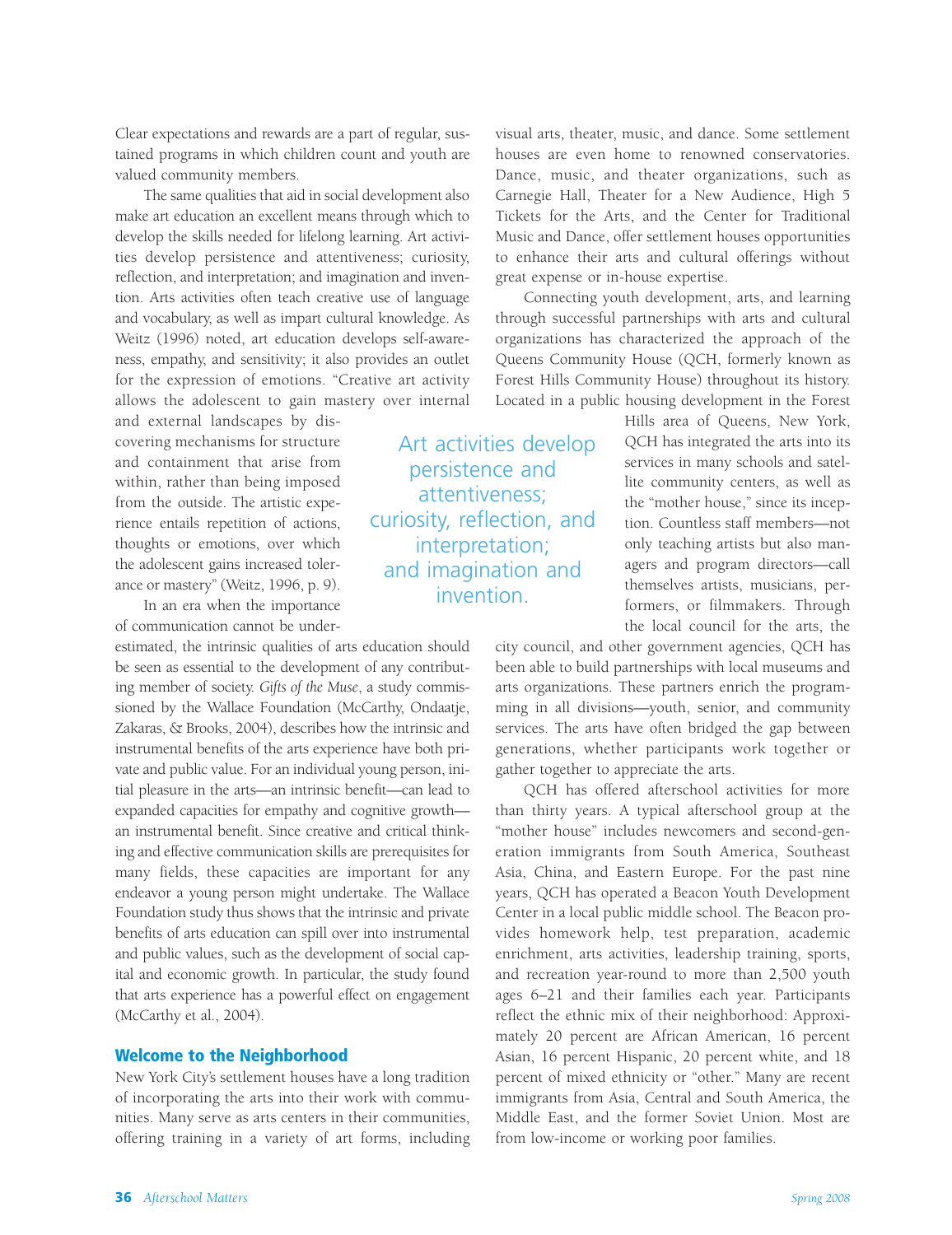#### **Community-Based Art Educators**

The teaching artists who are so vital to community arts programs are attracted to working in out-of-school-time programs for a number of reasons. Out-of-school-time programs offer longer sessions over longer periods of time, more opportunities to work in the community with local arts institutions, and often more flexibility in curriculum choices than do school-based programs. Where community-based youth programs see the arts as a necessity rather than an add-on, teaching artists find a safe haven. Since most jobs are part-time, they fit well with the lifestyle of artists who need time to work on their craft. Particularly

in New York City, community-based programs and artists provide great mutual support.

Ten years ago, I found myself longing to make a deeper connection with the community and with communities of practice. As an artist, aca-

demically trained and participating in professional arts networks, I knew that some of my most cherished moments of clarity, learning, and connection had been through sharing the arts in education and practice with young people. Serendipity led me on a trip on two trains, with a bus transfer, to the middle of Queens. I started working with teens at QCH not only as an arts educator, but also as a girls' group facilitator, cooking teacher, and technology instructor. I often saw some of the same young people on different nights at the center. As I got to know them and they got to know me, it became easier to connect everyday experiences with learning new skills, and I moved from a didactic, "institutionalized" approach to a more participantcentered strategy. As I watched young people grow up, I felt personally connected to them.

Teaching artist Patricia Runcie, who recently worked on a play with fourth and fifth graders in the afterschool enrichment program at QCH, noted that she has seen some of the kids who have been labeled "troubled" or "difficult"—particularly boys—blossom in her class. "Often they end up being the most creative and committed," she explained (personal communication, May 2007). The afterschool setting provides both freedom and a safe haven from potentially destructive influences. Runcie, like many teaching artists in New York City, juggles several part-time jobs. Besides teaching, she also runs her own emerging theater company and does marketing and promotion for Broadway theaters. In the past, she has done clerical and restaurant work. However, she wanted the hours she spent not working on her craft of acting to *mean* something. Like many others, she has chosen to work with kids in community-based arts programs. She believes that artists who are in the field practicing their craft have a valuable connection to make with kids who are aspiring artists.

Unfortunately, maintaining the funding needed to keep experienced teaching artists on staff is a challenge for community-based organizations that are not viewed specifically as arts programs. A few years ago, the arts budget was cut in Runcie's QCH afterschool program. The program director tried to maintain the same number of sessions for the afterschool participants but had to decrease the stipend for teaching artists. As a result, much more oversight was required to support less expe-

> rienced teaching artists. With its smaller staff and less-skilled teaching artists, the program struggled to help parents understand the valuable contribution the arts make in the learning process. In a high-pressure school environment focused on

high-stakes testing, parents, particularly those of English language learners, preferred that their children spend time on homework. It was hard to "sell" a reduced, lower-quality arts program to kids who felt pressured to concentrate on homework.

#### **Arts at the Settlement House**

Serendipity led me on a trip on two trains, with a bus transfer, to the middle of Queens.

> The arts are alive and kicking in out-of-school-time programs in schools and community centers. It is not a great surprise that, in places that value community-building, teaching artists and young people can create opportunities for situated learning, communities of practice, and the apprenticeship models outlined by Heath (1999). Because life in general, and the arts in particular, are non-static, circular processes, there is often overlap among models. Arts programs at the Queens Community House show several of Heath's models in action at once. The stories that follow show how young people, through their arts programs, make connections to family and community while developing assets that can serve them now and in the future.

#### **Queens Rocks**

The Cocoa House Planners have fostered a youth rock scene in central Queens by developing a bi-monthly allages show run by Beacon youth. The brainchild of Casey, the former music coordinator, Cocoa House is one of several music initiatives in the QCH Beacon program. A self-taught working musician, Casey started with the Beacon at its inception in 1998 as a leadership coordinator. With the advent of new funding to support music programming, he shifted to working as music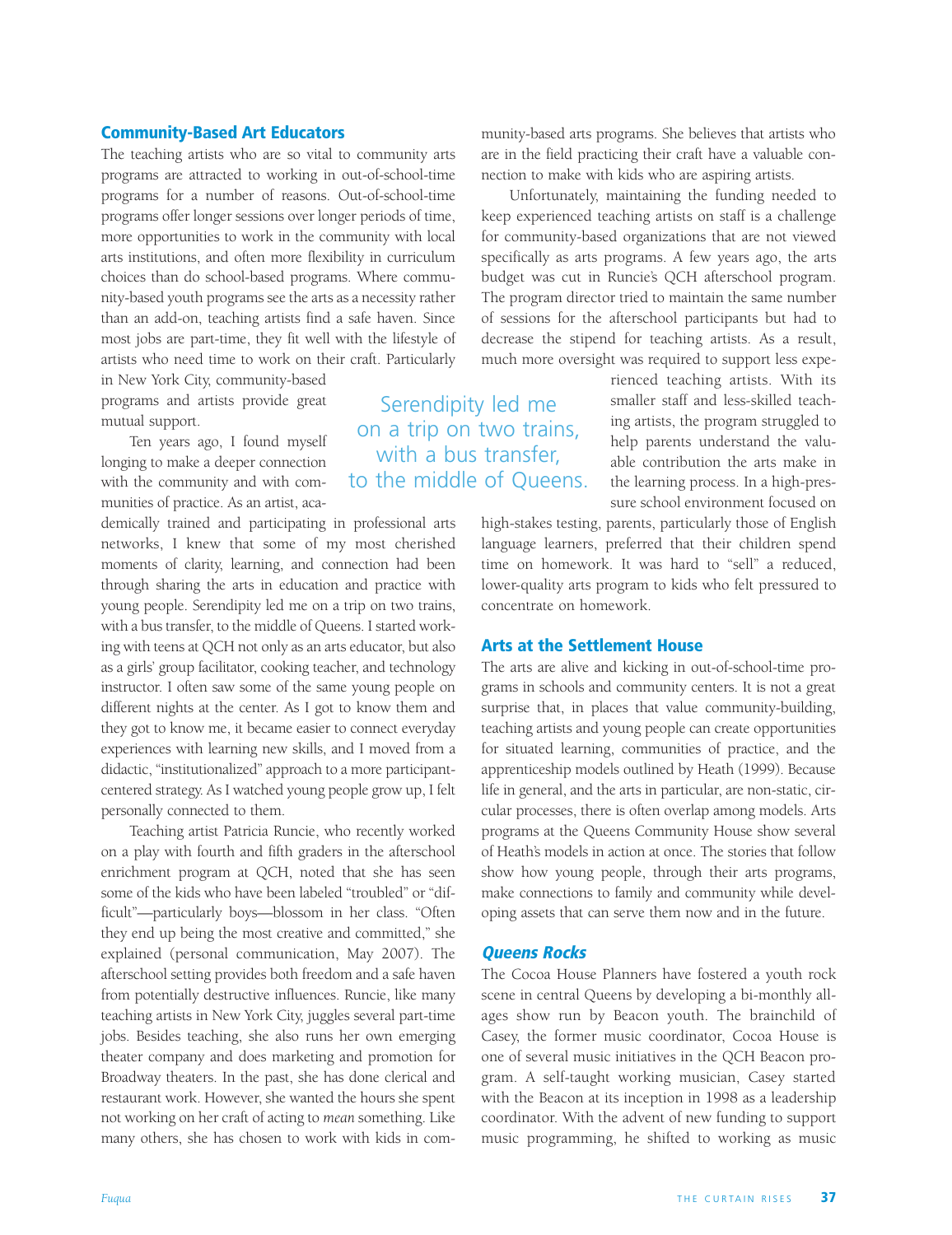coordinator. This part-time position fit with his lifestyle of touring and promoting his band.

The Cocoa House Planners are a group of young musicians who meet weekly to plan for the bi-monthly event; new recruits attend every month. The planners become well versed in stagecraft, setting up and breaking down sound systems and full sets of instruments. They also organize and promote the shows. A consistent group of ten youth planners, as well as new recruits and others who opt in and out, manage to book an average of five bands every other month for shows that draw up to 300 audience members. An even bigger accomplishment is that the planners become expert at the complex process of marketing and outreach to their target audience, producing literature, and making connections in a process that explicitly reflects Heath's *marketing model.* Several young people have transferred that knowledge to other types of performance events and have expressed interest in further post-secondary training in performance management. Several young Cocoa House bands have gone on to play other venues and to produce demos and CDs.

When Casey moved on to the national tour of the play *Rent*, Heath's *positioning model* came into play. Casey passed the torch to David, a teen musician, who has now coordinated the Cocoa House for several years. David went through a kind of apprenticeship during his five years with the music program at the Beacon. He honed his skills by watching a more skilled musician execute a youth-driven rock show. In effect, David "shadowed" Casey and thereby learned how to step into the role of coordinator.

David was participating in a community of practice, where a shared set of activities and a common goal led to the co-creation of an active rock music scene. The music program gave him the opportunity to gain skills by participating in an endeavor that excited him. As David said in an informal interview, "I see myself as a motivator, being in the position to give young bands a chance. I feel responsible" (personal communication, December 2003). David's sense of responsibility to pass along his knowledge to younger musicians reflects Heath's *tagging model.*

Jean Lave, a social anthropologist, and Etienne Wenger, an educational theorist, put forward the idea of "situated learning" (Lave & Wenger, 1991). After observing a wide variety of kinds of apprenticeships, they theorized that certain social engagements provide the proper context for learning. This idea radically shifts the notion that knowledge is acquired by individuals alone. The Cocoa House program is driven by a community of young musicians who learn together with an experienced teaching artist and who take responsibility to teach one another something they love.

#### **Art on the Sidewalk**

Heath's framework and the principles of youth development are also reflected in the PASE (Partnership for After School Education) Sidewalk Arts pilot. Sidewalk Arts, which lasted for three years at QCH's "mother house," incorporated seasoned teaching artists into an existing school-aged childcare program. Each fall, spring, and summer semester, a new artistic discipline was introduced. The program included incentives, such as trips to local cultural institutions, as well as culminating performances and exhibits. Sidewalk Arts' primary objectives were built around personal development: fostering self-confidence, building leadership skills, and instilling lifelong patterns of creative and productive self-expression. The program also sought to change the perception that urban youth are a deficit to the community.

Sidewalk Arts brought a flexible approach to a focused and disciplined arts program for school-aged children. Four times weekly, two teaching artists worked with groups of eight to ten children in a way that reflects the *positioning model.* The children were exposed to various artistic disciplines and worked on skills in a particular discipline. In the process, they furthered participation in and study of the arts. A fifth weekly session addressed personal development through reflective discussions and journal writing. Since the children were continuing their traditional school education in an intensive arts curriculum after school, Sidewalk Arts also provides an example of Heath's *line-up model.*

The arts and personal development sessions culminated in end-of-semester shows. The last Sidewalk Arts event was a multimedia exhibit featuring a video diary, a photography display that included journal entries next to each child's visual work, and graphic works related to identity. Parents and staff were surprised to see the amount and caliber of artwork. The teaching artists and afterschool staff gave the event "polish" by treating it as an opening, providing fresh fruit and cookies, as well as music to give the room ambiance. The multi-purpose room, with its cavernous spaces and tattered basketball nets, hosts many programs, including morning yoga for seniors, a lunchtime feeding program, and an evening gymnasium for children and teens. For the exhibit, it was dressed up with partitions to create intimate spaces in which to view the works. In contrast to the ten or so parents who attended a beginning-ofthe-year parent orientation, more than 40 parents attended the Sidewalk Arts exhibit. Many stayed for a while, talking with staff members and enjoying the pride that was evident in their children's faces.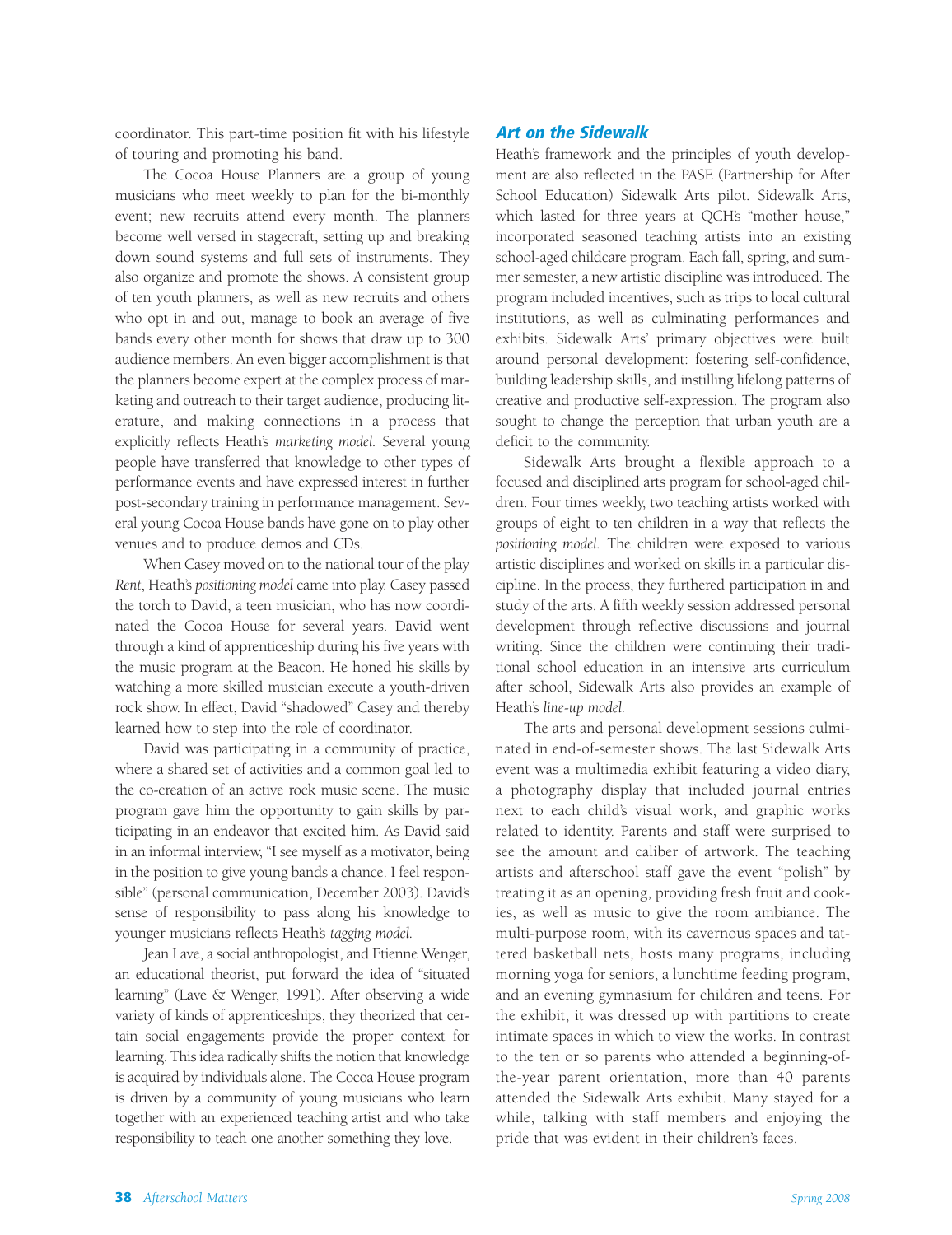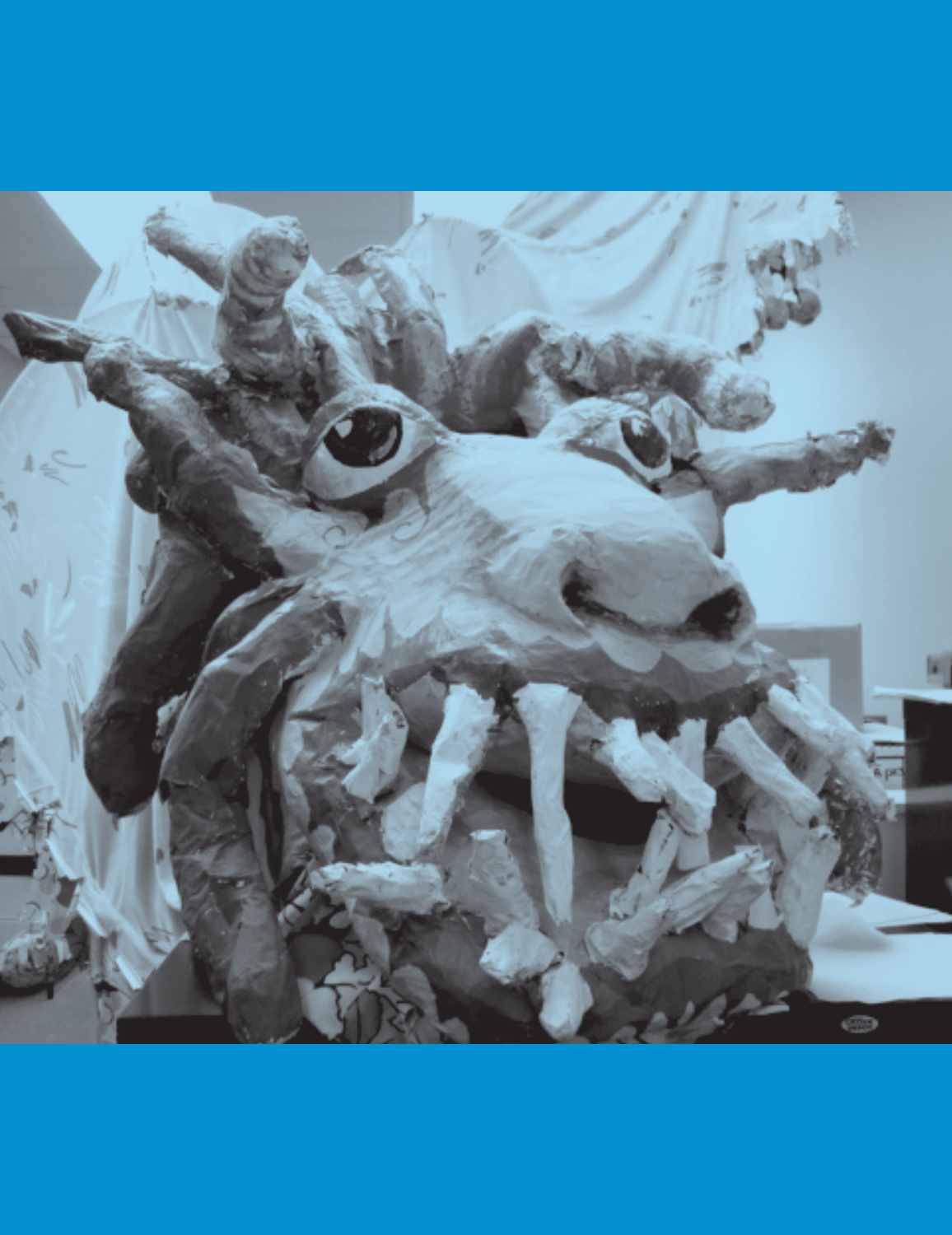Cultural events such as the Sidewalks Arts exhibit and the Beacon talent show give families an opportunity to get involved in the lives of their children in ways that celebrate and build community. In keeping with Heath's *marketing model,* children make connections between their work and their families and communities. Such opportunities to gather in community spaces to reflect on children's successes foster a love of the arts. They also build connections to arts networks through teaching artists and arts partners. In so doing, community-based arts programs build new audiences to support the community's arts economy.

#### **My American Idol**

When core principles of youth development are integrated into program design, Heath's four models fit naturally into community-based arts programming. The importance of offering flexible opportunities and multiple points of entry

cannot be underestimated. In a program focused on positive youth development, a young person can first observe, then participate, and finally lead. Lave and Wenger's (1991) theory of situated learning includes this notion of "legitimate peripheral participation," a process through which a newcomer builds expertise and knowledge by observing from the periphery and then moving toward the center through fuller participation in the sociocultural practice of the group. The story of Marlena, one of many young people I have been privileged to observe

as they grew over many years, provides an example.

Marlena was part of the QCH Beacon talent show, which was described at the beginning of this article, for each of its seven years. She started in the Beacon program as a participant when she was in junior high school. She then held a summer youth employment position and later became a program aide. For the talent show, she began as an emcee and gradually took on more responsibility as a choreographer and director.

My first conversation with Marlena, when she was 15, came after she had experienced the acute blow of failing to be accepted at a specialized high school for the arts. Marlena had been involved in dancing and performing from an early age, attending the Alvin Ailey school before entering kindergarten, so the arts high school would have been perfect for her. The entrance exams for specialized high schools in New York City are highly competitive. Young

The importance of offering flexible opportunities and multiple points of entry cannot be underestimated. In a program focused on positive youth development, a young person can first observe, then participate, and finally lead.

people begin preparing in elementary school to be accepted to the "right" high school, which, in turn, often results in acceptance to the "right" college. For a young person without financial means, these high school entrance exams are one of the few avenues to a better future.

Marlena struggled in the high school that was not the one she would have chosen. Her guidance counselor even suggested that she drop out and get a GED. But Marlena remained engaged with learning because of her involvement with performance and the arts at the Beacon. Like many of her peers, Marlena perceived the school environment as threatening. As she recounted stories of her high school experience, she noted, "School wasn't how it should be. There was no support and guidance counselors didn't help" (personal communication, November 2007). Her "affective filter" (Lee, 2003) for protecting herself from perceived threats or insults to her individual, social, or cul-

> tural sense of self was high in school but lower in the more comfortable environment of the program, where she was surrounded by peers and adults whose language and cultural practices were familiar. She spoke highly of the support she received in the Beacon program during a difficult time of transition in her life.

> As a matter of principle, youth development models like the Beacon incorporate what Lee (2003) refers to as a "Cultural Modeling Framework," which makes explicit connections between participants' everyday knowledge and the demands of con-

tent-oriented learning. Cultural modeling introduces new concepts and ideas while guarding against maladaptive reactions to unfamiliar and threatening environments. A large urban public school can indeed be such a threatening environment. The supportive atmosphere of the Beacon enabled Marlena to resist the pitfalls that plagued many of her friends—such as acting out, isolation, destructive behavior, drug dependency, and lack of motivation—so that she could focus on her future.

In a textbook example of situated learning, Marlena improved her literacy and numeracy skills by applying them to tasks that were important to her. She demonstrated Heath's *marketing model* as she developed the organizational skills of a Broadway producer. Planning for the talent show included space allocation, set design, stage management, and fundraising outreach to local businesses. She used the Beacon advisory council to connect to the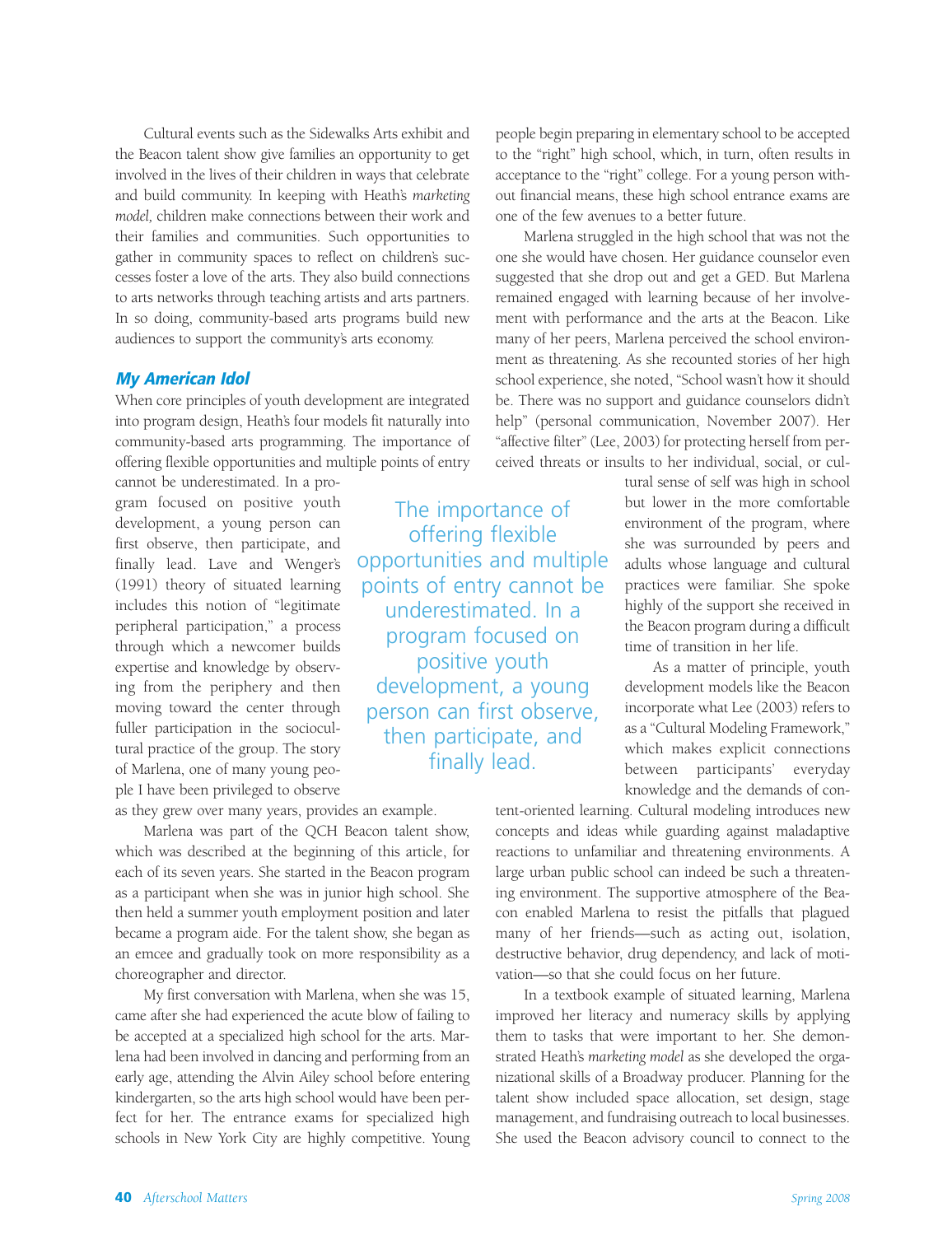local chamber of commerce and community board. In teaching younger performers, she passed on her knowledge and experience in a way consistent with the *tagging model*. Her self-efficacy demonstrates the benefits of community-based arts education. Now 22, Marlena has obtained her GED and, in addition to having been promoted to the position of full-time leadership specialist, is currently attending a local community college.

#### **A Commitment to Community Arts Education**

A nation that used to take the importance of the arts as a given now requires educators and youth workers to explain why the arts belong in our educational programs. The demand for outcomes-driven data has sup-

planted captivation with and pleasure in the arts as an educational value in its own right.

Even as arts institutions themselves have lately struggled with resource development, communitybased organizations have an even more difficult time in convincing funders that the arts should be part of community-based afterschool programming. Those resources that

are available are often accessed only by the few community-based organizations that can support programs through matching dollars and have a large enough infrastructure to seek funding through other revenue streams. Smaller organizations often cannot compete. Money that can be applied to arts education from publicly-funded programs for school-age children, such as the federal 21st Century Community Learning Centers and New York City's Out-of-School Time Program through the Department of Youth and Community Development, also increasingly comes with a pre-determined outcomesdriven agenda that mirrors institutional cookie-cutter standards and disregards unique community values and practice. Arts programming designed to promote pleasure and appreciation seems to be accessible only to those who can afford it. The Sidewalk Arts pilot sought not only to bring the arts to low-income children but also to offer evidence of intrinsic and instrumental benefits such as cognitive growth and improved self-efficacy in order to better advocate for resources—but then Sidewalk Arts itself was unable to develop and maintain funding.

In our modern skills-driven economy, access to arts education should be seen as essential for disconnected youth. Whereas in the past, discrimination prevented many minorities from reaping the benefits of higher levels

A nation that used to take the importance of the arts as a given now requires educators and youth workers to explain why the arts belong in our educational programs.

of education, today, increasing stratification of wealth segregates those who achieve higher levels of education from those who do not. Economic segregation thereby restricts access to high-wage jobs for newcomers and the working poor—and their children and children's children remain stuck at the bottom of the ladder. To improve our human capital, we should draw on arts education as a means of developing the expressive and cognitive abilities of young people. Thus, a comprehensive plan for community renewal should draw on the enrichment capabilities of the arts. The stories of the young people in arts programs at Queens Community House—and hundreds more like them—demonstrate how such programs can improve skills. The four models identified by Shirley Brice Heath

that have threaded through these stories are explicitly linked to "authentic work experience" (Heath, 1999, p. 28). The skills young people learn in community arts programs can provide access to income-producing activity. A comprehensive range of access points to the arts, including a variety of community-based arts education programs, is thus both natural and necessary. Such programs

deserve our support and require certain commitments on the part of funders, policymakers, and program leaders.

#### **Commitment to Sustainability**

The benefits of community arts education for both the individual and the community should be supported and recognized. Arts institutions in a city like New York often find that community-based programs are great places to support cultural participation, spark interest, and build new audiences. In turn, community-based organizations benefit from the expertise and resources of their arts partners. Building such partnerships requires time and money, so the funding streams must be consistently available from year to year. Indeed, sustained funding for arts programs that serve all children, and particularly those whose families cannot afford exposure to the arts, deserves broad public support. Programs like the City Council's Cultural After School Adventure (CASA), which brings arts and other enrichments to city students, received an increase in this year's budget, and is one step towards making sure that cultural institutions in the city connect with communitybased programs. Recognition of for-profit arts organizations as a part of the "ecosystem" of cultural participation is one way to build connections and increase the sustainability of community-based arts programming.